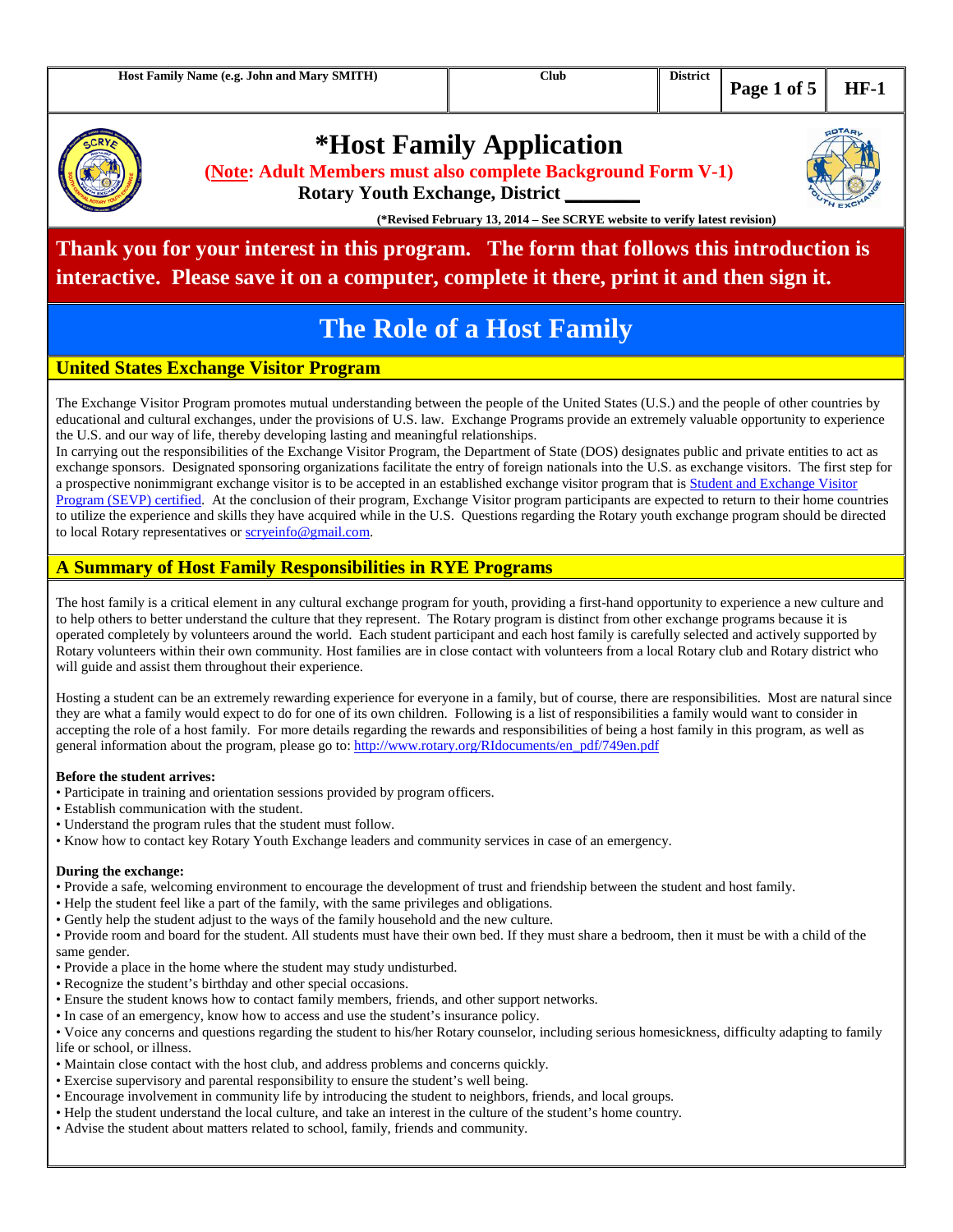| Host Family Name (e.g. John and Mary SMITH)                                                                                                                                                 | <b>Club</b>  |                                      | <b>District</b>                      | Page 2 of 5                 | $HF-1$                            |     |  |  |  |  |
|---------------------------------------------------------------------------------------------------------------------------------------------------------------------------------------------|--------------|--------------------------------------|--------------------------------------|-----------------------------|-----------------------------------|-----|--|--|--|--|
| Remember to save this form on a computer, complete it there – and then print it and sign it. Thank you!                                                                                     |              |                                      |                                      |                             |                                   |     |  |  |  |  |
| <b>Host Family Profile</b>                                                                                                                                                                  |              |                                      |                                      |                             |                                   |     |  |  |  |  |
| <b>Host Family Name and Address</b>                                                                                                                                                         |              |                                      |                                      |                             |                                   |     |  |  |  |  |
| Host Family Name (Example - John and Mary SMITH)                                                                                                                                            |              | <b>Home Phone</b>                    |                                      |                             | <b>Home E-mail</b>                |     |  |  |  |  |
| <b>Street</b>                                                                                                                                                                               |              |                                      |                                      | <b>State</b>                |                                   | Zip |  |  |  |  |
| <b>Prior Residence (Only if less than five years at current address)</b>                                                                                                                    |              |                                      |                                      | Zip                         |                                   |     |  |  |  |  |
| <b>Street</b>                                                                                                                                                                               |              | <b>City</b>                          | <b>State</b>                         |                             | <b>Years at this address</b>      |     |  |  |  |  |
| Household Occupants (other than host parents) – Please list all – Add separate sheet if necessary                                                                                           |              |                                      |                                      |                             |                                   |     |  |  |  |  |
| Name (First, middle, last)                                                                                                                                                                  | Relationship | Birth Date (e.g. 25/Jan/1981)        |                                      | Gender<br>$\Box M$ $\Box F$ | $\Box$ Full Time $\Box$ Part Time |     |  |  |  |  |
| Name (First, middle, last)                                                                                                                                                                  | Relationship |                                      | <b>Birth Date (e.g. 25/Jan/1981)</b> |                             | $\Box$ Full Time $\Box$ Part Time |     |  |  |  |  |
| Name (First, middle, last)                                                                                                                                                                  | Relationship |                                      | Birth Date (e.g. 25/Jan/1981)        |                             | $\Box$ Full Time $\Box$ Part Time |     |  |  |  |  |
| Name (First, middle, last)                                                                                                                                                                  | Relationship | <b>Birth Date (e.g. 25/Jan/1981)</b> |                                      | Gender<br>$\Box M \Box F$   | $\Box$ Full Time $\Box$ Part Time |     |  |  |  |  |
| What language(s) is spoken in the home?<br>If any family member speaks another language, please name the person and the language (e.g. John - Spanish, Sue - German)                        |              |                                      |                                      |                             |                                   |     |  |  |  |  |
| If any family member has lived in another country, please name the person and the country(s), and indicate how long                                                                         |              |                                      |                                      |                             |                                   |     |  |  |  |  |
| Describe usual family activities (For example: Camping, traveling, shopping, sporting events, art, music, etc.)                                                                             |              |                                      |                                      |                             |                                   |     |  |  |  |  |
| Describe the special interest or hobby of greatest interest for each member of the family. (For example: Father - Golf,<br>Mother - Bridge, John - Baseball, Mary - high school band, etc.) |              |                                      |                                      |                             |                                   |     |  |  |  |  |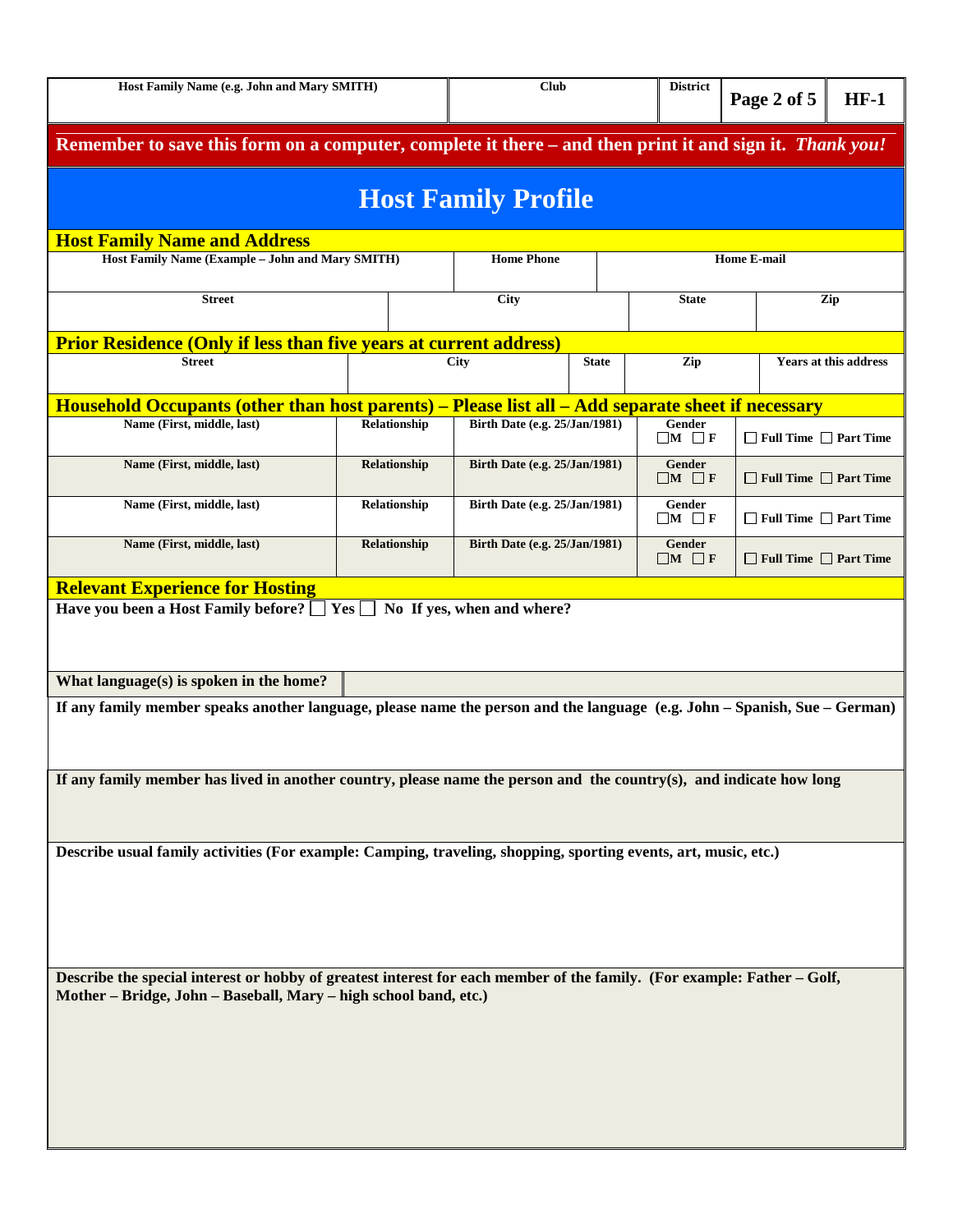| Host Family Name (e.g. John and Mary SMITH)                                                                                                                                                                                                                                                                                                                   |                                                                                   |         |                                    | Club          |                        |                         | <b>District</b><br>Page 3 of 5 | $HF-1$                         |                          |  |  |
|---------------------------------------------------------------------------------------------------------------------------------------------------------------------------------------------------------------------------------------------------------------------------------------------------------------------------------------------------------------|-----------------------------------------------------------------------------------|---------|------------------------------------|---------------|------------------------|-------------------------|--------------------------------|--------------------------------|--------------------------|--|--|
| <b>Community and School Profile</b>                                                                                                                                                                                                                                                                                                                           |                                                                                   |         |                                    |               |                        |                         |                                |                                |                          |  |  |
| <b>Community</b>                                                                                                                                                                                                                                                                                                                                              |                                                                                   |         |                                    |               |                        |                         |                                |                                |                          |  |  |
|                                                                                                                                                                                                                                                                                                                                                               |                                                                                   | Type    |                                    |               |                        | <b>Population</b>       |                                | <b>City or Town Website</b>    |                          |  |  |
| Urban<br>Suburban<br>Farm<br><b>Nearest Major City</b><br>Distance to it<br><b>Population</b><br><b>Nearest Major Airport</b><br>Distance to it                                                                                                                                                                                                               |                                                                                   |         |                                    |               |                        |                         |                                |                                |                          |  |  |
|                                                                                                                                                                                                                                                                                                                                                               | List "points of interest" near your area (parks, museums, historical sites, etc.) |         |                                    |               |                        |                         |                                |                                |                          |  |  |
|                                                                                                                                                                                                                                                                                                                                                               | Areas that should be avoided in or near your neighborhood, if any:                |         |                                    |               |                        |                         |                                |                                |                          |  |  |
|                                                                                                                                                                                                                                                                                                                                                               | Brief Description of your neighborhood or community:                              |         |                                    |               |                        |                         |                                |                                |                          |  |  |
|                                                                                                                                                                                                                                                                                                                                                               |                                                                                   |         |                                    | <b>School</b> |                        |                         |                                |                                |                          |  |  |
| <b>Name of School</b>                                                                                                                                                                                                                                                                                                                                         |                                                                                   |         | <b>Street Address</b>              |               |                        | <b>City</b>             |                                | Zip Code                       |                          |  |  |
| <b>School Website</b>                                                                                                                                                                                                                                                                                                                                         |                                                                                   |         | <b>Start Date for Fall Classes</b> |               |                        | <b>Enrollment</b>       |                                | $\Box$ Public? $\Box$ Private? |                          |  |  |
| Has any member of the host family had contact with a coach regarding the hosting of an exchange student having a particular<br>athletic ability?<br>$Yes \tN$ No If yes, please describe the contact and name the sport.<br>Would the host family provide transportation for extracurricular activities after school or evenings? $\square$ Yes<br>No Explain |                                                                                   |         |                                    |               |                        |                         |                                |                                |                          |  |  |
| List names of host siblings who are enrolled in same school as the exchange student                                                                                                                                                                                                                                                                           |                                                                                   |         |                                    |               |                        |                         |                                |                                |                          |  |  |
| List names of host siblings who participate in sports, clubs and activities at school, and name the activity(s)                                                                                                                                                                                                                                               |                                                                                   |         |                                    |               |                        |                         |                                |                                |                          |  |  |
| Does any member of the host family work for the school in a coaching, teaching or administrative capacity? $\Box$ Yes<br>$\blacksquare$ No<br>If so, please name the person(s) and name the position(s)                                                                                                                                                       |                                                                                   |         |                                    |               |                        |                         |                                |                                |                          |  |  |
| <b>Name of School Official (Contact)</b><br>E-mail                                                                                                                                                                                                                                                                                                            |                                                                                   |         | <b>Telephone</b>                   |               | <b>Mailing Address</b> |                         |                                |                                |                          |  |  |
| Approximate distance between school and host home:                                                                                                                                                                                                                                                                                                            |                                                                                   |         |                                    |               |                        |                         |                                |                                |                          |  |  |
| How will student get to school and back to host home? (Check all that apply)                                                                                                                                                                                                                                                                                  |                                                                                   |         |                                    |               |                        |                         |                                |                                |                          |  |  |
| <b>Bus</b>                                                                                                                                                                                                                                                                                                                                                    |                                                                                   | Carpool | <b>Bicycle</b>                     |               | Walk                   | By car with host parent |                                |                                | By car with host sibling |  |  |
| If there is a different plan, please describe it                                                                                                                                                                                                                                                                                                              |                                                                                   |         |                                    |               |                        |                         |                                |                                |                          |  |  |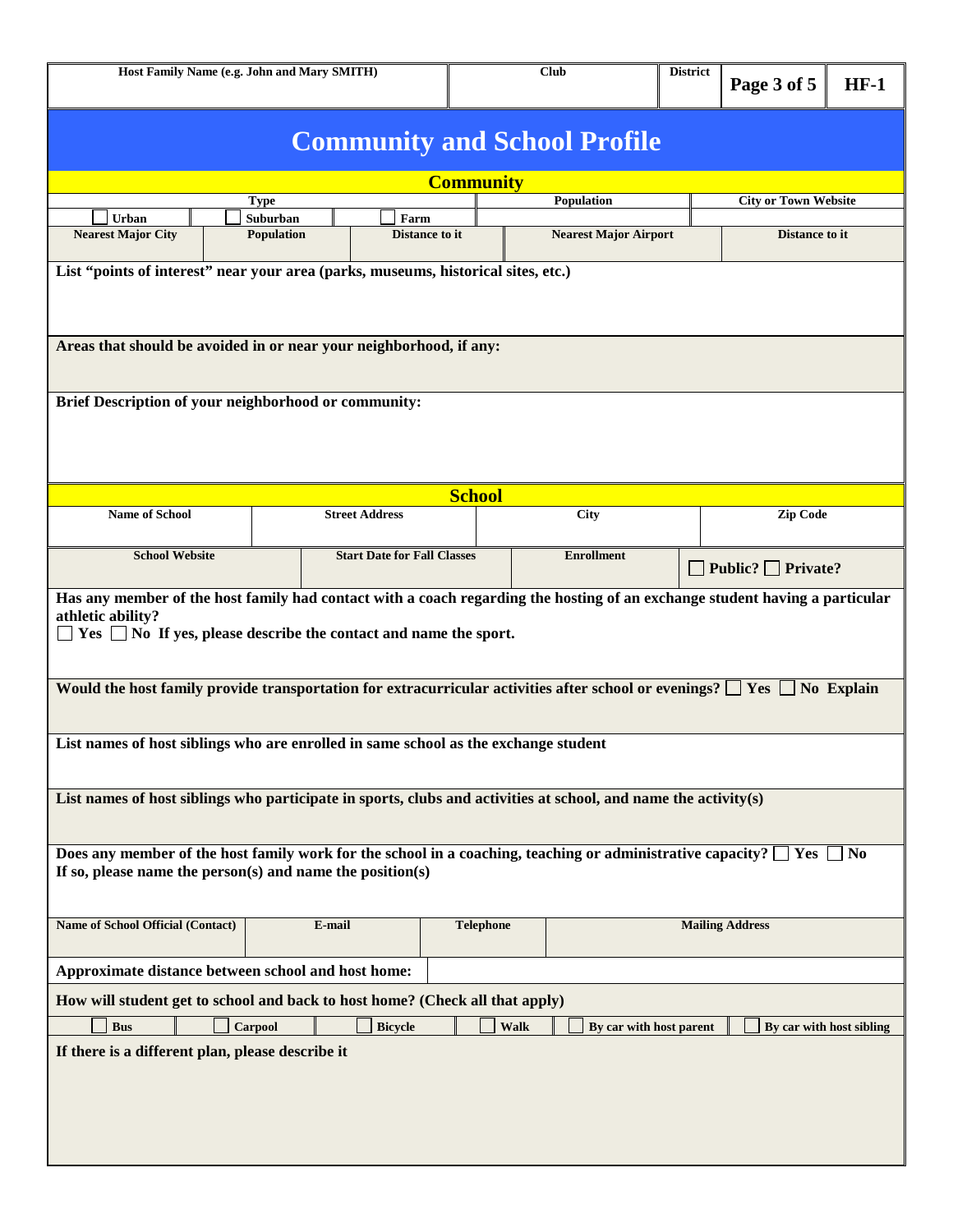| Host Family Name (e.g. John and Mary SMITH)                                                                                          |                           |                               | <b>Club</b> |                         | <b>District</b> | Page 4 of 5                | $HF-1$         |                              |                   |
|--------------------------------------------------------------------------------------------------------------------------------------|---------------------------|-------------------------------|-------------|-------------------------|-----------------|----------------------------|----------------|------------------------------|-------------------|
| <b>Home Description</b>                                                                                                              |                           |                               |             |                         |                 |                            |                |                              |                   |
| <b>Home Type (Check all that apply)</b>                                                                                              |                           |                               |             |                         |                 |                            |                |                              |                   |
| <b>Single family home</b><br><b>Duplex</b><br><b>Apartment</b>                                                                       |                           |                               |             | <b>Mobile</b> home      |                 |                            | Condominium    |                              |                   |
| Does the home also serve as a functioning business? (For example: Farm, Day Care, etc.) $\Box$ Yes                                   |                           |                               |             |                         |                 |                            |                | No If so, please describe    |                   |
|                                                                                                                                      |                           |                               |             |                         |                 |                            |                |                              |                   |
| <b>Home Features (Check all that apply)</b>                                                                                          |                           |                               |             |                         |                 |                            |                |                              |                   |
| <b>Formal Living Room</b><br><b>Number of bathrooms?</b>                                                                             |                           | <b>Family Living Area</b>     |             | <b>Dining Room/Area</b> |                 | <b>Number of bedrooms?</b> | <b>Kitchen</b> |                              | Laundry           |
| <b>Required Photos – The USA State Department requires photos of the following.</b>                                                  |                           |                               |             |                         |                 |                            |                |                              |                   |
| 1. Home Exterior & Grounds; 2. Kitchen; 3. Student's Bedroom; 4. Student's Bathroom; 5. Family Living Areas.                         |                           |                               |             |                         |                 |                            |                |                              |                   |
| We prefer that our Local Coordinator make them when they visit your home. However, if you wish to do it yourself, please check here. |                           |                               |             |                         |                 |                            |                |                              |                   |
| <b>Utilities (Check all that apply)</b>                                                                                              |                           |                               |             |                         |                 |                            |                |                              |                   |
| Cooking                                                                                                                              |                           |                               |             | <b>Home Cooling</b>     |                 |                            |                | <b>Home Heating</b>          |                   |
| Gas<br>Electric                                                                                                                      | <b>Both</b>               | <b>Central</b>                |             | <b>Window units</b>     |                 | Other                      | <b>Central</b> | <b>Space Heaters</b>         | Other             |
| <b>Student's Bedroom (Check all that apply)</b>                                                                                      |                           |                               |             |                         |                 |                            |                |                              |                   |
| <b>Private Bedroom</b>                                                                                                               |                           | <b>Single Bed</b>             |             |                         |                 | <b>Double Bed</b>          |                | <b>King or Queen Bed</b>     |                   |
| Window                                                                                                                               |                           | <b>Chest of Drawers Space</b> |             | <b>Closet Space</b>     |                 | <b>Desk for Study</b>      |                |                              | <b>Study Lamp</b> |
| Note: Students must not share a bed. They may share a room with at most one person of the same gender and compatible age.            |                           |                               |             |                         |                 |                            |                |                              |                   |
| If the student is to share a bedroom, state the name, gender and age of the student here.                                            | <b>Name</b>               |                               |             |                         | Date of Birth   |                            |                | Gender                       |                   |
|                                                                                                                                      |                           |                               |             |                         |                 |                            |                | $\Box$ Male<br>$\Box$ Female |                   |
| Home amenities to which the student has access (Check all that apply)                                                                |                           |                               |             |                         |                 |                            |                |                              |                   |
| TV in Family Room(s)                                                                                                                 |                           | <b>Family Computer</b>        |             | <b>Internet</b>         |                 | Laundry                    |                |                              | Refrigerator      |
| List Others here (if any):                                                                                                           |                           |                               |             |                         |                 |                            |                |                              |                   |
| <b>Family Pets</b>                                                                                                                   |                           |                               |             |                         |                 |                            |                |                              |                   |
| Number of dogs?                                                                                                                      | No. indoor dogs?          | No. of cats?                  |             | No. indoor cats?        |                 | No. of birds?              |                |                              |                   |
|                                                                                                                                      | List Others here (if any) |                               |             |                         |                 |                            |                |                              |                   |
|                                                                                                                                      |                           |                               |             | <b>Food and Diet</b>    |                 |                            |                |                              |                   |
| Does any host family member follow dietary restrictions? $\Box$ Yes $\Box$ No If yes, name the person(s) & describe the restrictions |                           |                               |             |                         |                 |                            |                |                              |                   |
|                                                                                                                                      |                           |                               |             |                         |                 |                            |                |                              |                   |
|                                                                                                                                      |                           |                               |             |                         |                 |                            |                |                              |                   |
|                                                                                                                                      |                           |                               |             |                         |                 |                            |                |                              |                   |
| Do you expect the student to follow a dietary restriction prescribed by you? $\Box$ Yes $\Box$ No If yes, please describe it         |                           |                               |             |                         |                 |                            |                |                              |                   |
|                                                                                                                                      |                           |                               |             |                         |                 |                            |                |                              |                   |
| Would you host a student who is a vegetarian, vegan, or follows another strict diet? $\Box$ Yes $\Box$ No $\Box$ Not sure Comment?   |                           |                               |             |                         |                 |                            |                |                              |                   |
|                                                                                                                                      |                           |                               |             |                         |                 |                            |                |                              |                   |
|                                                                                                                                      |                           |                               |             |                         |                 |                            |                |                              |                   |
|                                                                                                                                      |                           |                               |             |                         |                 |                            |                |                              |                   |
| Would the host family be able and willing to provide three nutritious meals daily for the student? $\Box$ Yes $\Box$ No Comment?     |                           |                               |             |                         |                 |                            |                |                              |                   |
|                                                                                                                                      |                           |                               |             |                         |                 |                            |                |                              |                   |
| Would you prefer the student to eat lunch sold at the school cafeteria? $\Box$ Yes $\Box$ No                                         |                           |                               |             |                         |                 |                            |                |                              |                   |
| If yes, are you comfortable paying for lunch at school? $\Box$ Yes $\Box$ No                                                         |                           |                               |             |                         |                 |                            |                |                              |                   |
| Could your student take a school lunch from the host home? $\Box$ Yes $\Box$ No                                                      |                           |                               |             |                         |                 |                            |                |                              |                   |
| If yes, who would prepare it? $\Box$ Host mother? $\Box$ Host father? $\Box$ Student? $\Box$ Share duty?                             |                           |                               |             |                         |                 |                            |                |                              |                   |